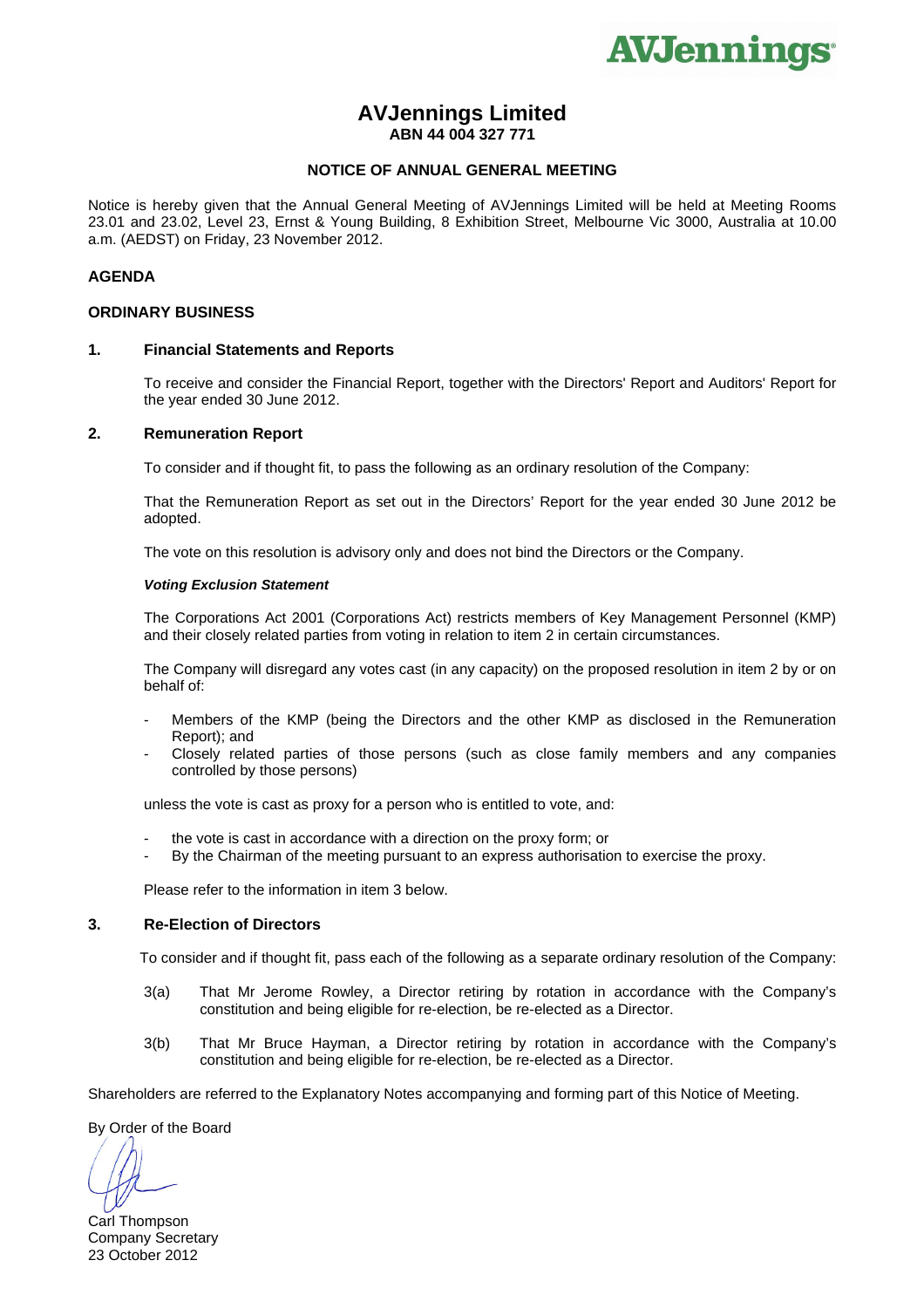The following information forms part of this Notice of Meeting.

#### **1. Specified Time for Determining Voting Entitlements:**

For the purposes of the meeting, the Board has determined that shares will be taken to be held by the person who is the registered holder of the shares as at 7.00pm (AEDST) on Wednesday, 21 November 2012. Transactions registered after that time will be disregarded in determining entitlements to attend and vote at the meeting.

#### 2. **Information on Proxies:**

A proxy form accompanies this Notice.

Please note that a shareholder entitled to attend and vote at the meeting is entitled to appoint a proxy. The proxy may be an individual or a body corporate. A proxy need not be a shareholder of the Company.

A shareholder who is entitled to cast 2 or more votes may appoint 2 proxies and may specify the proportion or number of votes each proxy is appointed to exercise. If a shareholder appoints 2 proxies and the appointment does not specify the proportion or number of the shareholder's votes each proxy may exercise, each proxy may exercise half of the votes (disregarding fractions).

For an appointment of a proxy to be effective, the form appointing the proxy and, if the form is signed by the appointor's attorney, the authority under which the form is signed (or a certified copy of the authority) must be received at the following address or by facsimile or electronic means at least 48 hours prior to the meeting at which the proxy intends to vote:

- In Person: Share Registry Boardroom Pty Limited, Level 7, 207 Kent Street, Sydney NSW 2000, Australia
- By Mail: Using the enclosed reply paid envelope to Boardroom Pty Limited, GPO Box 3993, Sydney NSW 2001, Australia: or

By facsimile: +61 2 9290 9655

Online: at www.boardroomlimited.com.au/vote/avjenningsagm2012 by following the instructions given on the website (you will be taken to have signed your proxy form if you lodge it in accordance with the instructions given on the website)

## **3. Voting Exclusion:**

If a shareholder appoints a KMP (which includes each of the Directors) as proxy, the KMP will not be able to cast the shareholder's votes on item 2 unless the shareholder directs the KMP how to vote or the Chairman of the Meeting is the shareholder's proxy. If a shareholder appoints the Chairman of the Meeting as their proxy or the Chairman of the Meeting is appointed as the shareholder's proxy by default, and the member does not mark a voting box for item 2, then by signing and returning the Proxy Form the member will be expressly authorising the Chairman of the Meeting to exercise the proxy in respect of item 2 even though item 2 is connected with the remuneration of KMP, which includes the Chairman.

#### **4. How the Chairman will vote available proxies:**

The Chairman of the meeting intends to vote all available proxies in favour of the resolutions set out in this Notice.

#### **5. Default to the Chairman:**

Any directed proxies that are not voted on a poll at the meeting will automatically default to the Chairman of the meeting, who is required to vote proxies as directed.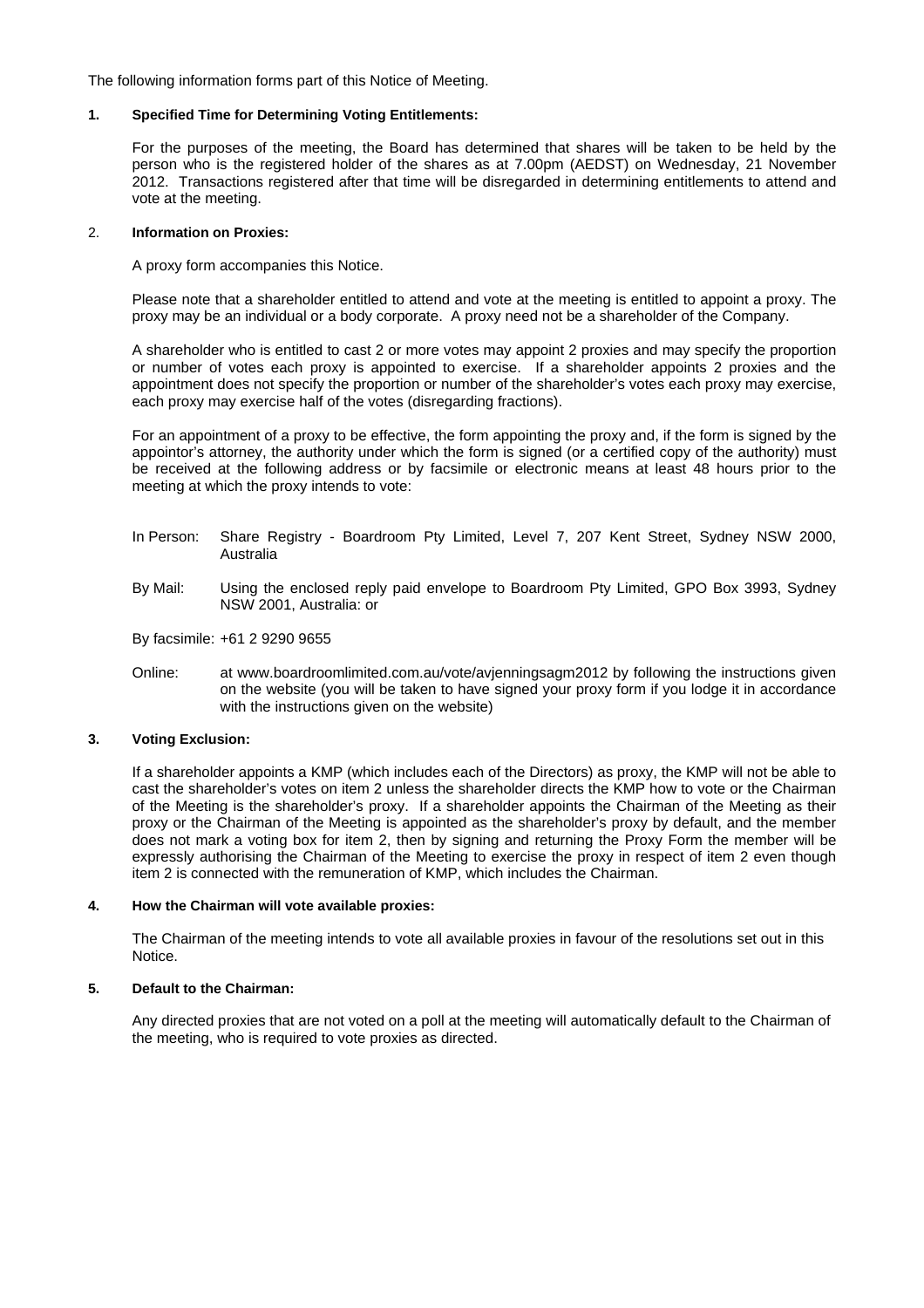# **EXPLANATORY NOTES ON RESOLUTIONS**

These Explanatory Notes are intended to provide shareholders of the Company with information on the resolutions contained in the accompanying Notice of Annual General Meeting. The Directors recommend that shareholders read these Explanatory Notes in full before making any decision in relation to the Resolutions.

## **Item 1**

## **Financial Statements and Reports**

The Australian Corporations Act 2001 (Corporations Act) requires the Company to lay its Financial Report and the Reports of the Directors and Auditor for the last financial year before the Annual General Meeting.

No resolution is required for this item, but shareholders will be given the opportunity to ask questions and to make comments on the reports and the management and performance of the Company.

The Company's Auditor will be present at the meeting and shareholders will be given the opportunity to ask the Auditor questions about the conduct of the audit, the preparation and content of the Auditor's Report, the accounting policies adopted by the Company and the independence of the Auditor.

#### **Item 2 Remuneration Report**

The Remuneration Report of the Company for the financial year ended 30 June 2012 is set out on pages 15 to 20 of the Company's 2012 Annual Report, which is also available on the Company's website at www.avjennings.com.au.

The Remuneration Report sets out the Company's remuneration arrangements for Directors and certain executives who constitute Key Management Personnel.

The Chair of the meeting will allow a reasonable opportunity for shareholders to ask questions about, or make comments on, the Remuneration Report at the meeting. In addition, the Corporations Act 2001 requires that shareholders be asked to vote on the Remuneration Report. The Board recommends that shareholders vote in favour of the resolution.

Subject to the voting exclusion statement relating to this resolution as set out in the Notice of Meeting, the Chair of the meeting intends to vote undirected proxies in favour of the resolution.

The Corporations Act provides that the vote on this resolution is of an advisory nature only and does not bind the Company or its Directors.

#### **Item 3 Re-Election of Directors**

#### **(a)&(b) Re-Election of Directors Retiring by Rotation**

Two Directors, Messrs Jerome Rowley and Bruce Hayman retire by rotation at this Annual General Meeting and seek re-election. A profile of each Director seeking re-election follows.

**Jerome Rowley** *SF Fin, FAICD*  Independent Non-Executive Director

Mr Rowley has been a Director of AVJennings Limited since 22 March 2007 and is the Deputy Chairman. He is also Chairman of Risk Management Committee and is a member of the Audit, Investments and Nominations Committees.

Mr Rowley has been a career banker since the early 1970s with Citigroup, Morgan Grenfell and ABN Amro. From 1992 until 2002, he served as Managing Director and CEO of ABN Amro Australia and Head of Relationship Management and Structured Finance for ABN Amro, Asia Pacific. He has been active in both wholesale and investment banking domestically and internationally. During his career, Mr Rowley devoted considerable effort towards the recognition, understanding and management of risk as a means of profit optimisation. Of particular significance was his involvement in advising and funding including debt, equity and hybrids, of infrastructure projects in both Australia and Asia Pacific. Mr Rowley resides in Sydney.

Mr Rowley has been a valuable member of the Board and has made significant and constructive contributions to the Board and the Company during his years of service as a Director and Deputy Chairman of the Board. The other members of the Board unanimously support the re-election of Mr Rowley and recommend that shareholders vote in favour of the resolution.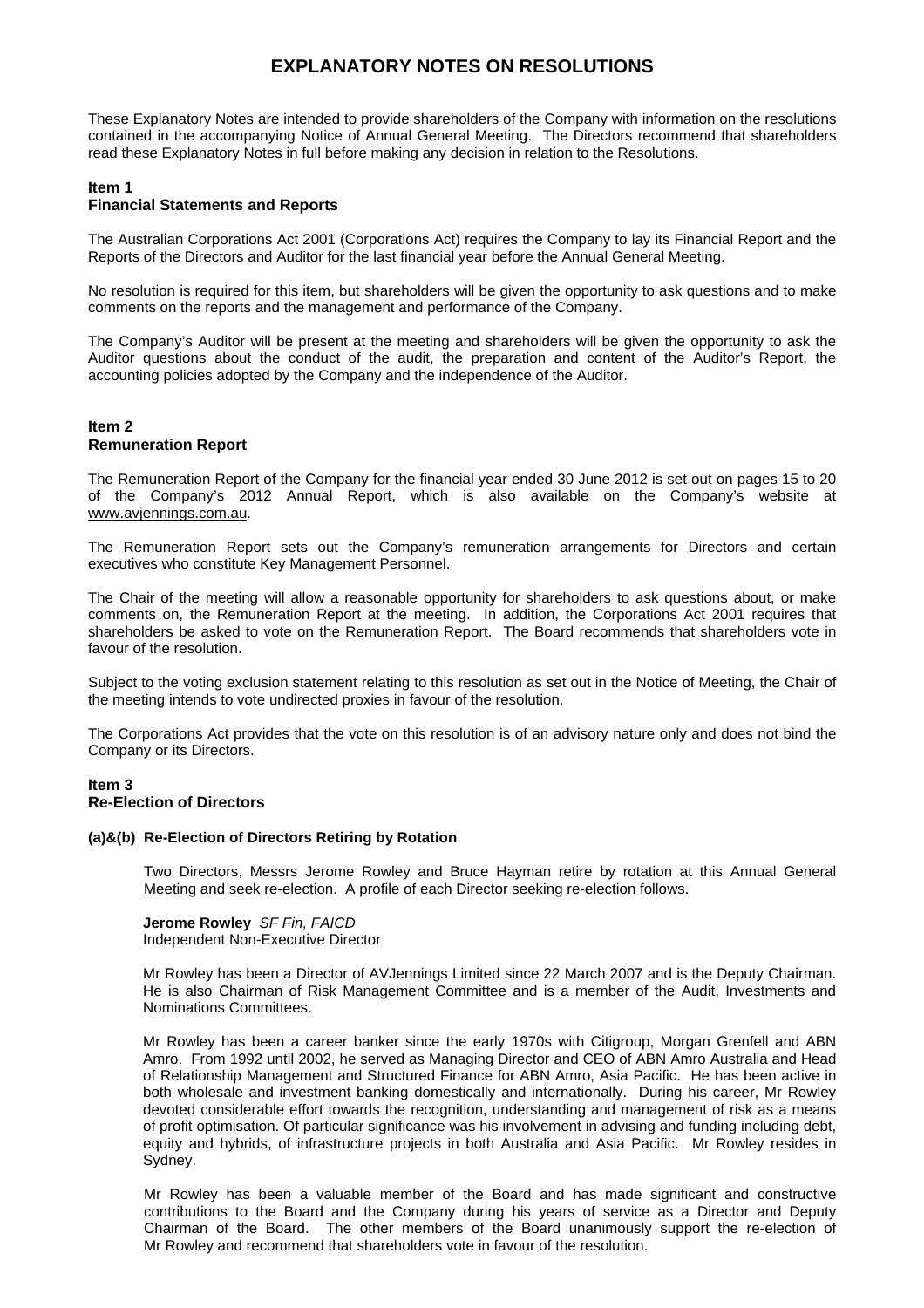## **Bruce Hayman**

Independent Non-Executive Director

Mr Hayman has been a Director of AVJennings Limited since 18 October 2005 and is a member of the Remuneration, Nominations, Investments and Risk Management Committees.

Mr Hayman has over 43 years commercial management experience, with 21 of those at operational Chief Executive or General Manager Level. He is currently Chairman of Chartwell Management Services where he brings his very wide business experience to clients by way of the leadership, marketing, business performance and coaching programs he offers. He has fulfilled senior management roles both in Australia and overseas for companies such as Nicholas Pharmaceutical Group, Dairy Farm Group, Hong Kong Land and Seagram Corporation. During his time in Singapore, Mr Hayman held the position of Foundation President of the Singapore Australia Business Council. He has also served as CEO of the Australian Rugby Union. For his contribution to tourism in Australia, he has been recognised by Tourism Training Australia with a Platinum award. He is Chairman of the Board of The Rugby Club Ltd and is the Deputy Chairman and a Director of the Australian Diabetes Council – NSW. Mr Hayman resides in Sydney.

Mr Hayman has been a valuable member of the Board and has made significant and constructive contributions to the Board and the Company during his years of service as a Director. The other members of the Board unanimously support the re-election of Mr Hayman and recommend that shareholders vote in favour of the resolution.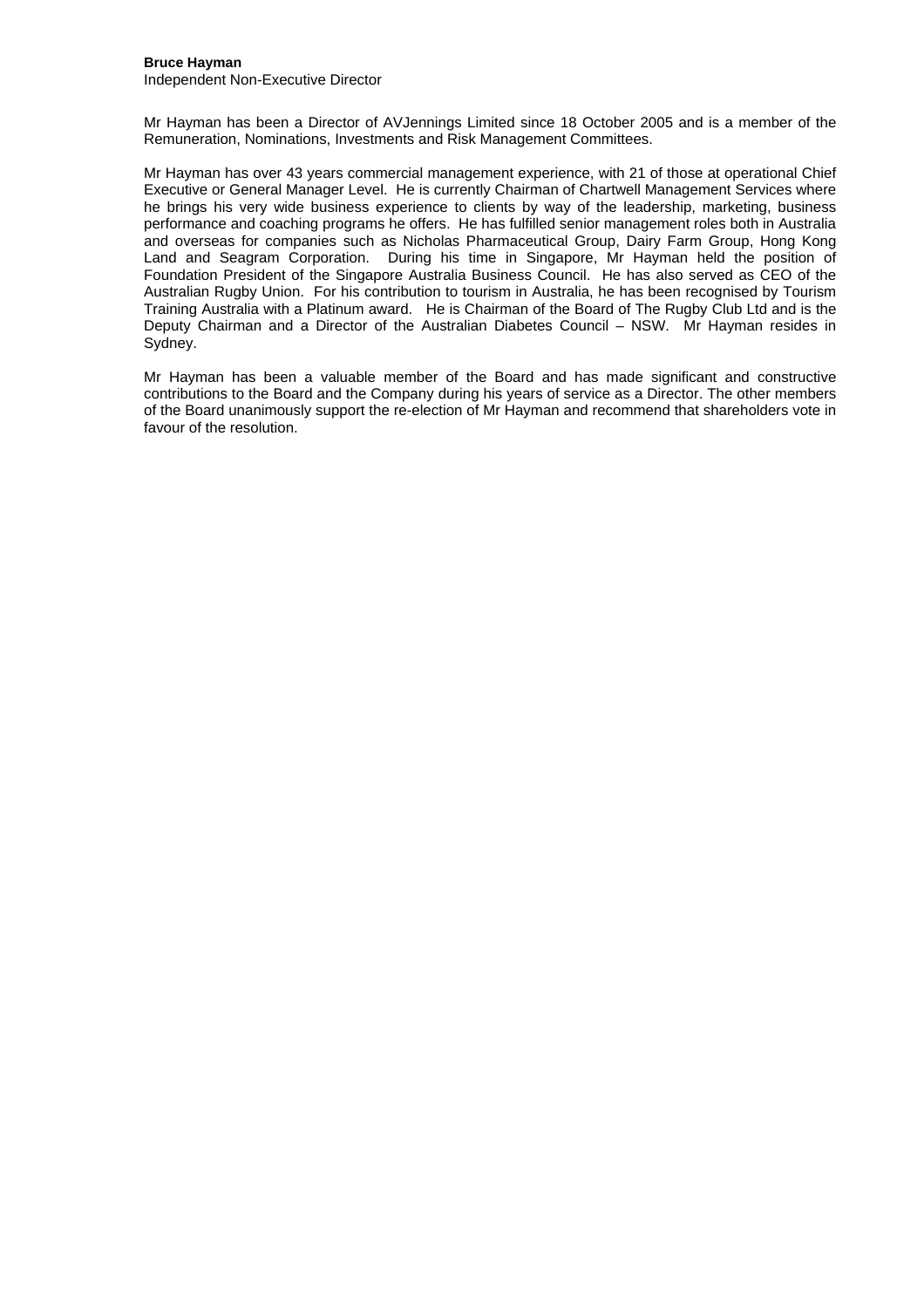# **AVJennings**

#### **FOR ALL ENQUIRIES CALL:**

(within Australia) 1300 737 760 (outside Australia) +61 2 9290 9600

> **FACSIMILE**  +61 2 9290 9655

#### **ALL CORRESPONDENCE TO:**

Boardroom Pty Limited GPO Box 3993 Sydney NSW 2001 Australia



# **Your Address**

This is your address as it appears on the Company's share register. If this is incorrect, please mark the box with an "X" and make the correction on the form. Securityholders sponsored by a broker should advise your broker of any changes. **Please note, you cannot change ownership of your securities using this form.** 

# **Reference Number:**

**Please note it is important you keep this confidential** 

**YOUR VOTE IS IMPORTANT** 

**FOR YOUR VOTE TO BE EFFECTIVE IT MUST BE RECORDED BEFORE 10:00 am (AEDST) WEDNESDAY 21st NOVEMBER 2012**

# **TO VOTE ONLINE**

**STEP 1 : VISIT** www.boardroomlimited.com.au/vote/avjenningsagm2012

**STEP 2: Enter your holding/Investment type** 

**STEP 3: Enter your Reference Number and VAC:** 

# **TO VOTE BY COMPLETING THE PROXY FORM**

#### **STEP 1 Appointment of Proxy**

Indicate here who you want to appoint as your Proxy If you wish to appoint the Chairman of the Meeting as your proxy, mark the box. If you wish to appoint someone other than the Chairman of the Meeting as your proxy please write the full name of that individual or body corporate. If you leave this section blank, or your named proxy does not attend the meeting, the Chairman of the Meeting will be your proxy. A proxy need not be a security holder of the Company. Do not write the name of the issuer Company or the registered securityholder in the space.

#### **Proxy which is a Body Corporate**

Where a body corporate is appointed as your proxy, the representative of that body corporate attending the meeting must have provided an "Appointment of Corporate Representative" prior to admission. An Appointment of Corporate Representative form can be obtained from the Company's securities registry.

#### **Appointment of a Second Proxy**

You are entitled to appoint up to two proxies to attend the meeting and vote on a poll. If you wish to appoint a second proxy, an additional Proxy Form may be obtained by telephoning the Company's securities registry or you may copy this form.

To appoint a second proxy you must:

- (a) complete two Proxy Forms. On each Proxy Form state the percentage of your voting rights or the number of securities applicable to that form. If the appointments do not specify the percentage or number of votes that each proxy may exercise, each proxy may exercise half your votes. Fractions of votes will be disregarded.
- (b) return both forms together in the same envelope.

# **STEP 2 Voting Directions to your Proxy**

# You can tell your Proxy how to vote

To direct your proxy how to vote, place a mark in one of the boxes opposite each item of business. All your securities will be voted in accordance with such a direction unless you indicate only a portion of voting rights are to be voted on any item by inserting the percentage or number of securities you wish to vote in the appropriate box or boxes. If you do not mark any of the boxes on a given item, your proxy may vote as he or she chooses. If you mark more than one box on an item your vote on that item will be invalid.

#### **STEP 3 Sign the Form**

The form **must** be signed as follows**:**

**Individual:** This form is to be signed by the securityholder.

**Joint Holding**: where the holding is in more than one name, all the securityholders must sign.

Power of Attorney: to sign under a Power of Attorney, you must have already lodged it with the registry. Alternatively, attach a certified photocopy of the Power of Attorney to this form when you return it.

**Companies:** this form must be signed by a Director jointly with either another Director or a Company Secretary. Where the Company has a Sole Director who is also the Sole Company Secretary, this form must be signed by that person. **Please indicate the office held by signing in the appropriate place.**

#### **STEP 4 Lodgement of a Proxy**

This Proxy Form (and any Power of Attorney under which it is signed) must be received at an address given below not later than 48 hours before the commencement of the meeting at **10:00 am (AEDST) on Friday, 23rd November 2012**. Any Proxy Form received after that time will not be valid for the scheduled meeting. **Proxies may be lodged using the reply paid envelope or:** 

- **BY MAIL** Share Registry Boardroom Pty Limited, GPO Box 3993, Sydney NSW 2001 Australia
- **BY FAX** + 61 2 9290 9655
- **IN PERSON** Share Registry Boardroom Pty Limited, Level 7, 207 Kent Street, Sydney NSW 2000 Australia

## **Vote online at:**

# **www.boardroomlimited.com.au/vote/avjenningsagm2012 or turnover to complete the Form**  $\rightarrow$

#### **Attending the Meeting**

If you wish to attend the meeting please bring this form with you to assist registration**.**